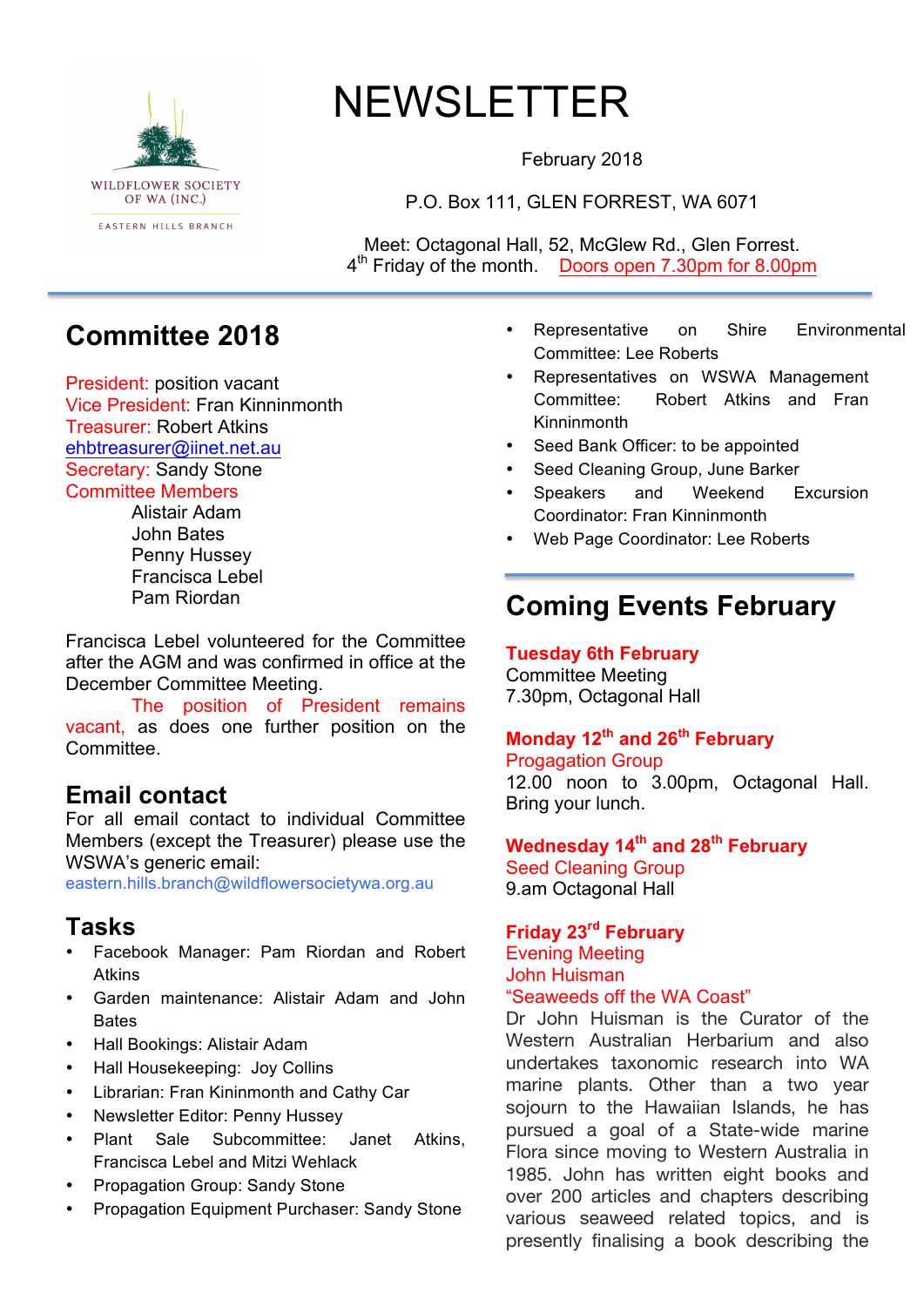north-western Australian tropical marine flora, covering the red algae found on the Pilbara and Kimberley coasts.

John's presentation will delve into his past and will include tales of expeditions to remote locations, interactions with a variety of marine life, as well as presenting the seaweeds as the spectacular and unusual plants that have so enthralled him.

#### **Wednesday 28th February**

Seed Cleaning Group 9am Octagonal Hall

There will be no Botanical Ramble arranged until cooler weather arrives..

# **Future Events MARCH**

# **Tuesday 6th March**

Committee Meeting 7.30pm, Octagonal Hall

## **Monday 12th and 26th March**

Propagation Group 12.00 noon to 3.00pm, Octagonal Hall. Bring your lunch.

## **Wednesday 14t and 28th March**

Seed Cleaning Group 9am, Octagonal Hall

### **Saturday 17th March**

Blue Sky Festival Sculpture Park, Mundaring. 10.00am – 4.00pm Lee Roberts will be organising a Branch stall. Helpers are required in 2 hour shifts, including for set-up and dismantling. Please could you allocate some time – and you'll enjoy the rest of the festival too! Contact Lee on: lee.roberts205@bigpond.com to let her know when you can help. Also required, small boxes, eg shoe-box size for assembling propagation 'show bags'.

### **Friday 23rd March** Evening Meeting

#### Eddy Wajon Roadside Conservation

Eddy is passionate about conservation and sustainable development and has a long history of putting the needs of nature conservation into the wider agenda. He practices what he preaches, too, on his own property. He will remind us of why roadside vegetation is important and what we can do to help conserve it.

# **Future Events, APRIL**

#### **Monday 16th April** Garden Busy Bee

#### 9.00am

The garden will need to be tidied up ready for the Plant Sale on the  $17<sup>th</sup>$  of May. Put the date in your diary and come and help.

#### Date to be arranged Library Morning Tea

The Library contains files and boxes of archival material that is all taking up storage space, but is never looked at. It is necessary to decide what to do with these materials. The Librarian, Fran Kininmonth, is going to organise a morning tea, sometime in April, to make a decision. If you are interested in the historical background of the Eastern Hills Branch, please contact Fran to offer your help. It would be a shame to lose important materials for want of knowing why they are important. Contact:

Frankininmonth2004@yahoo.com.au

# **REPORTS**

#### **Friday 24th November** Annual General Meeting Brian Moyle "An Introduction to the Gibson Desert"

Brian used maps to illustrate how remote this area is, more or less in the centre of the driest part of Western Australia. It is called the "Gibson Desert" after Ernest Giles' companion, Gibson, who perished somewhere in the region, on a quest to fetch help. Giles wrote: "*I called this terrible region that lies between the Rawlinson*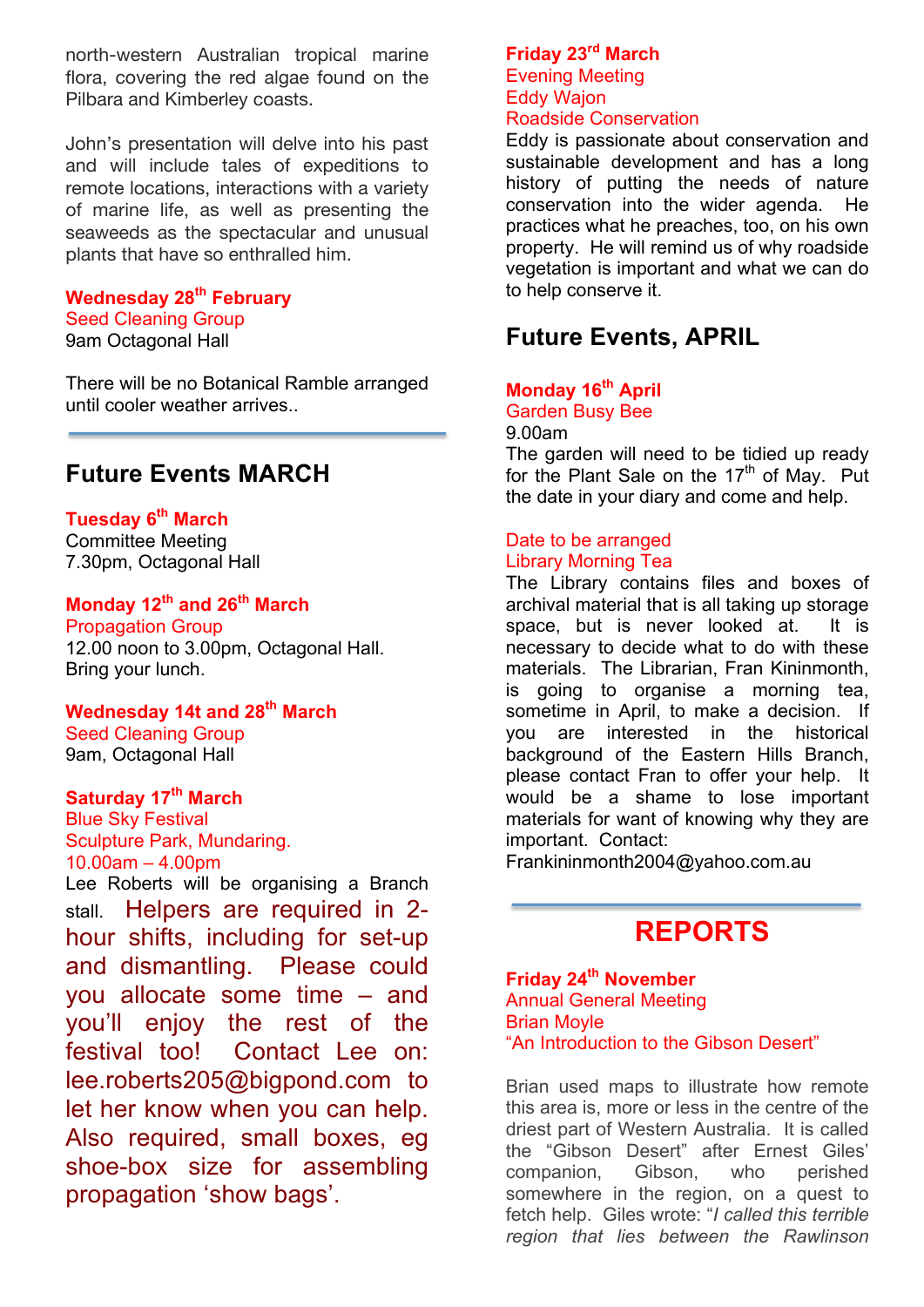*Range and the next permanent water that may eventually be found to the west, Gibson's Desert, after this first white victim to its horrors.*"



(ii) Last like was or blank,

Brian then described the landscape, vegetation and influence of fire, illustrated by photos taken along 'highways' dozed by Len Beadell in the 1950s. Many (most?) of us had never even heard of these tracks! A fascinating excursion into the real outback. *Penny Hussey*

#### **Awards presented at the AGM**



Joy Collins was made an Honorary Life Member after 30 years in the Society.



Lee Roberts was presented with a bouquet as a mark of appreciation for all she has done during her three years as President.



Roger Stone was presented with a Certificate of Thanks for constructing the superb storage bench to hold the propagation materials.

#### **PLANT OF THE MONTH**





Yes, it's Marri!

Around Perth, it is probably the most important summer nectar source for fauna. Beautiful too! The only problem – watch out for roly honkey nuts!

The views and opinions expressed in the articles in this Newsletter are those of the authors and do not necessarily reflect those of the Wildflower Society of Western Australia